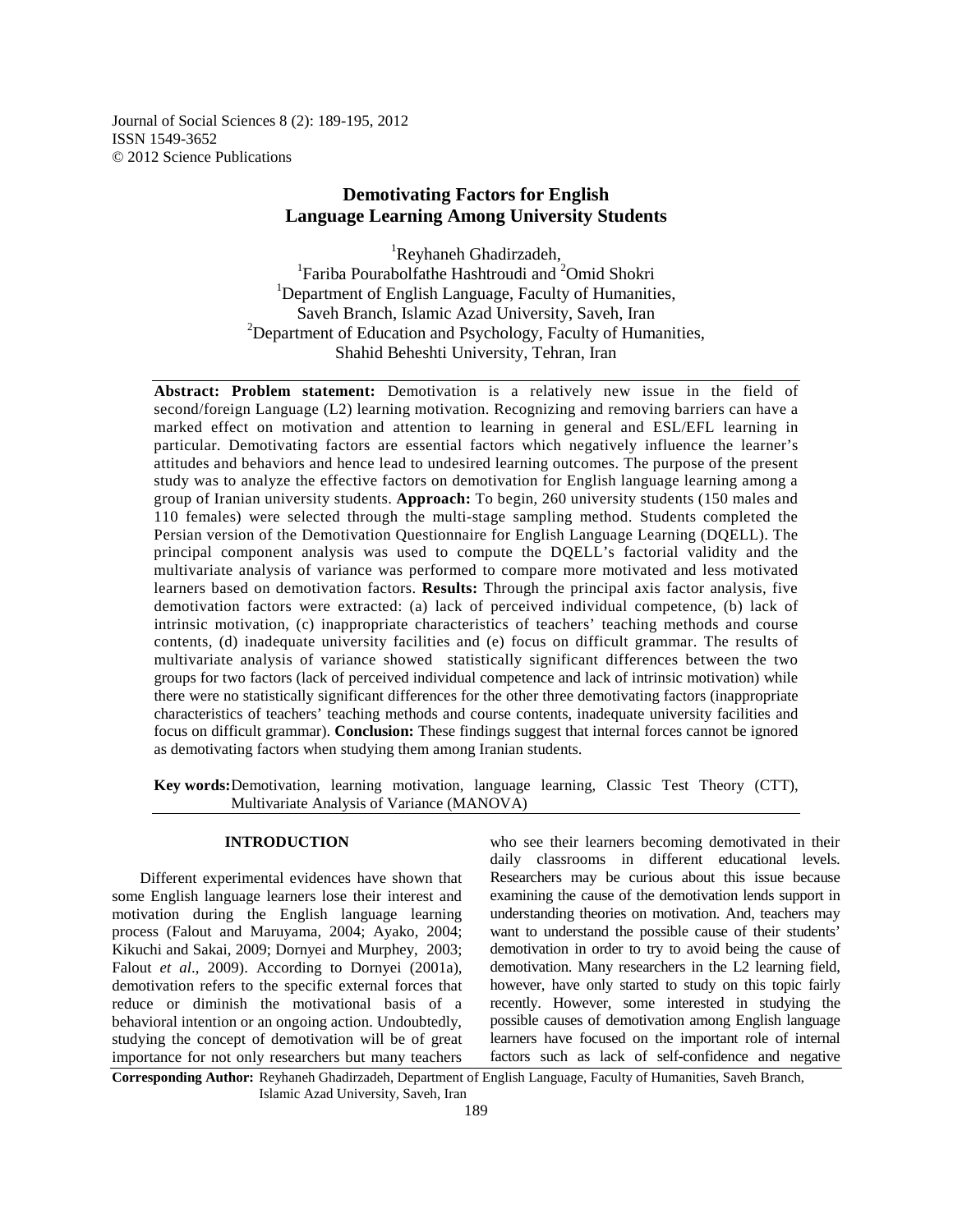attitude within learners themselves in addition to external ones (Dornyei, 2001b; Kiwa, 2004; Falout and Maruyama, 2004; Kojima, 2004; Tsuchiya, 2006).

 During the last decades, demotivation has often been studied in the area of "instructional communication" and academic lecture presentations in different countries (Zhang, 2007). Gorham and Christophel (1992) studied the role of factors related to classroom in the increase or decrease of bachelor degree students' demotivation. In that research, of 926 participants' responses, 399 students (43%) stressed the role of factors related to teacher behavior like ''Not knowledgeable; not in control of classroom; low credibility," ''No sense of humor; loses temper; is a pessimist," ''Boring; not dynamic; teacher is bored with class; unorganized lectures; unprepared," and ''No office hours; not available for individual help" 330 other responses (36%) concerned the structure/format factor. In this part, students focused on the important role of some factors like ''physical classroom atmospherenegative (size of class, poor equipment; unattractive room)," ''General organization of material-negative (text and lectures same, no relationship between text and lectures, too much reliance on videos/speakers, too rigid, makes material hard to grasp)," and ''Dissatisfaction with grading and assignments; unclear instructions; irrelevant assignments; grading too hard or too easy; failure to perform well." Finally, 197 students (21%) referred to the role of context factor. In this part, students focused on the points like ''Dislike subject area; subject is boring or redundant; subject too difficult; not seen as relevant," ''Time of day; length of class; sick of school; personal laziness; no challenge; poor health; don't feel I belong to college," and ''Too many demands besides class." Gorham and Christophel (1992) found out that among different factors, teacher behavior had the most important role in students' demotivation. Similarly, the results of Zhang (2007) study showed that students in China, Germany, Japan and America reported the most demotivating factor in their English language learning as teachers' incompetence.

 In the field of language teaching, some researchers like and Ehrman and Dornyei (1998), have studied demotivation systematically. Dornyei (1994) studying the possible factors of demotivation among English language learners focused on the role of effective factors at three levels of language, learner and learning situation. The results of her study showed that the most important elements for the learners' demotivation concerned the learner levels and learning situation levels. Learner level problems (e.g., lack of self-confidence, caused mostly by negative past experiences) and learning situation level problems (e.g., being placed into an inappropriate group for

their level of English proficiency, lack of free choice, lack of skilled teachers and lack of constancy in language learning in a relaxed and pleasant atmosphere) were found to be the primary cause of the participants' demotivation.

 Moreover, Dornyei (2001a) presented the following nine demotivating factors based on his studies about the possible factors of demotivation:

- Teachers' personalities, commitments, competence, teaching methods
- Inadequate school facilities (large class sizes, unsuitable level of classes or frequent change of teachers)
- Reduced self-confidence due to their experience of failure or lack of success
- Negative attitude toward the foreign language studied
- Compulsory nature of the foreign language study
- Interference of another foreign language that pupils are studying
- Negative attitude toward the community of the foreign language spoken
- Attitudes of group members
- Course books used in class

 The results of a research conducted by Ikeno (2003) also showed that some of the demotivating factors among Japanese students were the lack of a sense of control over what one is learning, distrust in the ability of teachers, doubts about the character of teachers, a sense of classes being solely exam-oriented, feelings of inferiority about one's English ability and peers' negative attitude toward English learning.

 In addition, Tsuchiya (2006) studying the effective factors on demotivation among some unsuccessful English language learners listed nine demotivators: teachers, classes, the compulsory nature of English study, a negative attitude toward the English community, a negative attitude toward English itself, reduced selfconfidence, negative group attitude, the lack of positive English speaking models and ways of learning.

 Finally, Sakai and Kikuchi (2009) investigated six effective factors on demotivation based on the previous studies on demotivation:

**Teachers:** Teachers' attitude, teaching competence, language proficiency, personality and teaching style (Kiwa, 2004; Christophel and Gorham, 1995; Falout and Maruyama, 2004; Gorham and Christophel, 1992; Gorham and Millette, 1997; Ikeno, 2003; Kikuchi, 2009; Kikuchi and Sakai, 2007; Kojima, 2004; Tsuchiya, 2006; Zhang, 2007).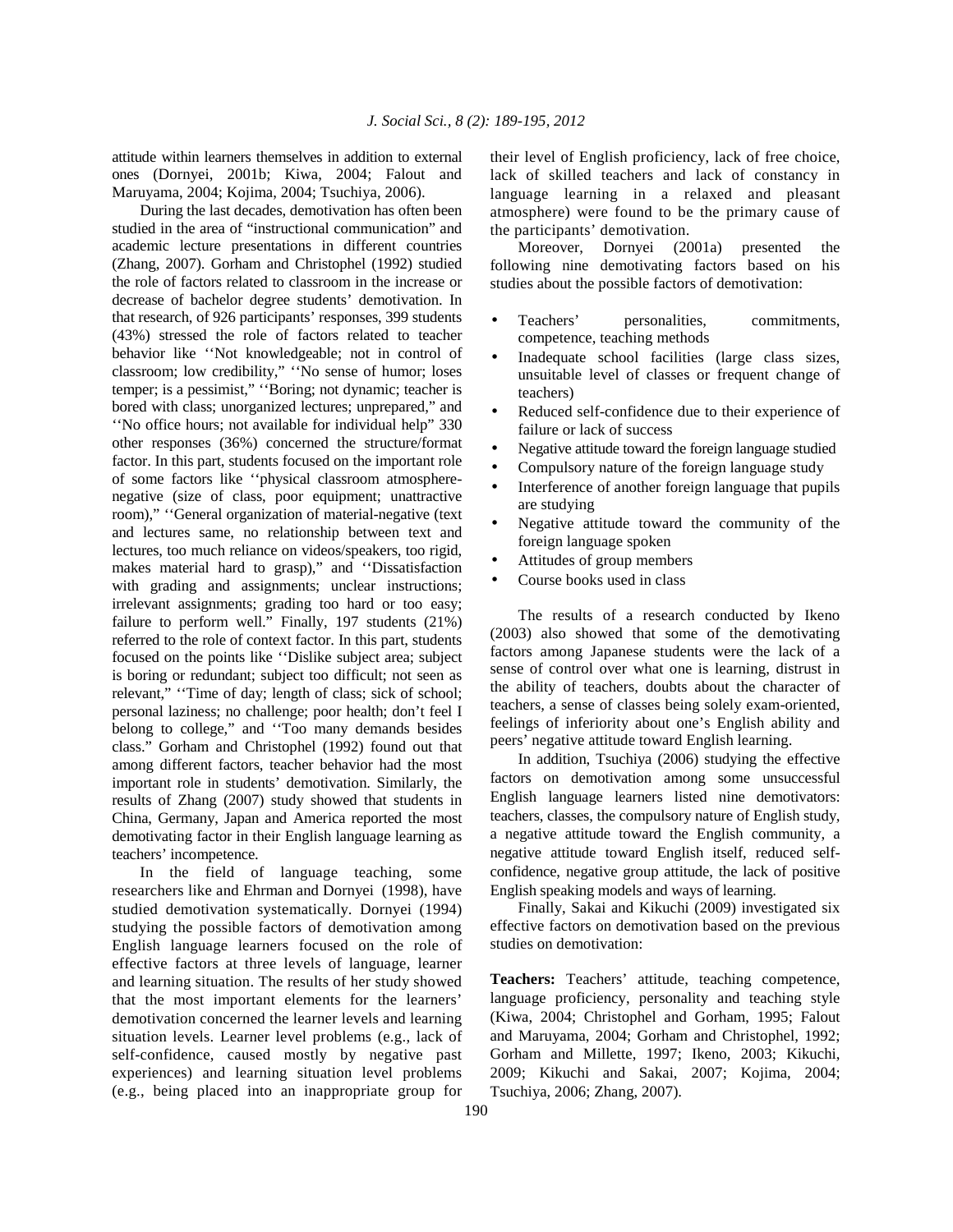**Characteristics of classes:** Course contents and pace, focus on difficult grammar or vocabulary, monotonous and boring lessons, a focus on university entrance exams and the memorization of the language (Kiwa, 2004; Christophel and Gorham, 1995; Falout and Maruyama, 2004; Gorham and Christophel, 1992; Gorham and Millette, 1997; Kikuchi, 2009; Kikuchi and Sakai, 2009; Kojima, 2004; Ikeno, 2003; Tsuchiya, 2006; Zhang, 2007).

**Experiences of failure:** Disappointment due to test scores, lack of acceptance by teachers and others and feeling unable to memorize vocabulary and idioms (Christophel and Gorham, 1995; Falout and Maruyama, 2004; Gorham and Christophel, 1992; Gorham and Millette, 1997; Kikuchi, 2009; Kikuchi and Sakai, 2009; Kojima, 2004; Ikeno, 2003; Tsuchiya, 2006).

**Class environment:** Attitude of classmates, compulsory nature of English study, friends' attitudes, inactive classes, inappropriate level of the lessons and inadequate use of school facilities such as not using audio-visual materials (Kiwa, 2004; Christophel and Gorham, 1995; Falout and Maruyama, 2004; Gorham and Christophel, 1992; Gorham and Millette, 1997; Kikuchi, 2009; Kikuchi and Sakai, 2009; Tsuchiya, 2006).

**Class materials:** Not suitable or uninteresting materials (e.g., too many reference books and/or handouts) (Kiwa, 2004; Christophel and Gorham, 1995; Falout and Maruyama, 2004; Gorham and Christophel, 1992; Gorham and Millette, 1997; Kikuchi, 2009; Kikuchi and Sakai, 2009; Kojima, 2004).

**Lack of interest:** Sense that English used at schools is not practical and not necessary little admiration toward English speaking people. (Christophel and Gorham, 1995; Falout and Maruyama, 2004; Gorham and Christophel, 1992; Gorham and Millette, 1997; Kojima, 2004; Ikeno, 2003; Tsuchiya, 2006)

 Sakai and Kikuchi (2009), through an exploratory factor analysis of Demotivation Questionnaire of English Language Learning, extracted five demotivation factors: (a) Learning Contents and Materials, (b) Teachers' Competence and Teaching Styles, (c) Inadequate School Facilities, (d) Lack of Intrinsic Motivation and (e) Test Scores. The results showed that the Learning Contents and Materials and Test Scores factors were demotivating factors for many Japanese high school students, especially for less motivated learners. Contrary to what previous research suggested, Teachers' Competence and Teaching Styles was not a very strong cause of demotivation compared to Learning Contents and

Materials or Test Scores for both more and less motivated groups. This study also showed that both more and less motivated learners did not perceive Inadequate School Facilities as demotivating.

 Accordingly, the present study follows two aims. First, it wants to investigate the possible factors of demotivation among Iranian English language learners. Second, it tries to compare more motivated students with less motivated ones in English language learning considering the possible factors of demotivation.

# **MATERIALS AND METHODS**

**Participants:** The Participants of this research were 260 (150 males and 110 females) Bachelor degree students of engineering and human sciences in Islamic Azad University, Saveh Branch, Saveh, Iran. These participants were selected at three levels: (1) faculty, (2) educational group and (3) class, using the multistage cluster sampling method.

**Demotivation questionnaire:** Sakai and Kikuchi (2009), reviewing the results of previous studies about the possible demotivation factors, investigated six effective factors on demotivation. Then, they devised a demotivation questionnaire based on those effective factors. This questionnaire consists of 35 5-point Likert type items. In Sakai and Kikuchi (2009) study which aimed to examine the factorial structure of demotivation questionnaire, the results of exploratory factor analysis showed that demotivation questionnaire consisted of five factors: Learning Contents and Materials, Teachers' Competence and Teaching Styles, Inadequate School Facilities, Lack of Intrinsic Motivation and Test Scores. In the present study, based on another exploratory factor analysis, the five factors of Lack of Perceived Individual Competence, Lack of Intrinsic Motivation, Inappropriate Characteristics of Teachers' Teaching Methods and Course Contents, Inadequate University Facilities and Focus on Difficult Grammar were extracted whose Cronbach alpha coefficients were 0.84, 0.82, 0.76, 0.74 and 0.60 respectively.

 The questionnaire also included one question about motivation to learn English: ''How motivated are you to learn English?" The participants were required to choose one of the alternatives: 1: I have almost no motivation; 2: I have a little motivation; 3: I have moderate motivation; and 4: I have high motivation. Based on the responses to this question, the participants were divided into less motivated learners and more motivated learners. The participants who answered they had no or little motivation were considered as less motivated and those who answered they had moderate or high motivation were considered as more motivated students.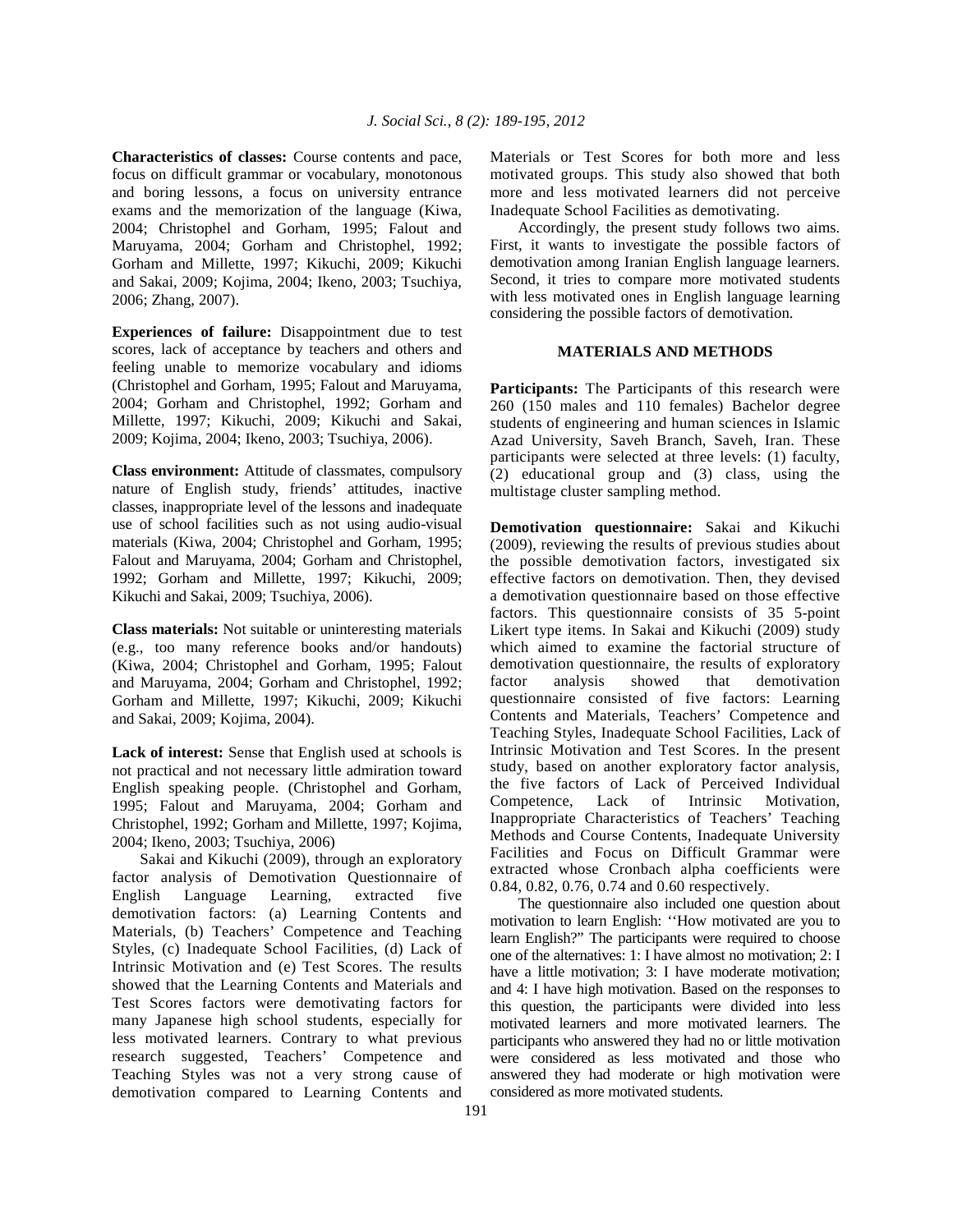**Research method:** The present study is correlational. In this research, data analysis was done based on the Classic Test Theory (CTT). Preserving or deleting the items of questionnaire was performed using the statistical properties of factorial analysis. Reliability was calculated using Cronbach alpha coefficient formula. Validity of the questionnaire was also checked through factorial validity calculations (principal component analysis with oblimin rotation). Then, in order to compare the two more and less motivated groups based on the possible demotivation factors the Multivariate Analysis of Variance (MANOVA) was used.

**Data collection and analysis:** First of all, the voluntary participation of the subjects was checked through a solicitation statement. In addition, the purpose of the study was briefly explained to the participants focusing on the importance of "analysis of the possible factors of demotivation for English language learning". Then, all participants completed the questionnaires in groups. Considering the number of items, 15-20 min was allocated for the students to answer the questionnaires. Finally, after gathering the data, the data analysis was performed using the statistical software of SPSS.

### **RESULTS**

 Before performing the exploratory factor analysis, Kaiser-Meyer-Olkin measure of sampling adequacy index was calculated as 0.84 and by Bartlett's test of sphericity  $(p<0.001)$ ,  $\times$ 2 (595N = 260) was equal to 2451.72, indicating that the sample and correlational matrix were appropriate for this analysis. In line with Sakai and Kikuchi (2009) study, considering the correlation between the factors, to extract the factors, an oblimin rotation procedure was performed. In other words, in order to specify the most appropriate factors, considering the scree plot, Eigen value and variance percentage of each factor, the mentioned factors were extracted by principal component analysis and oblimin rotation.

 In the present study, the results of exploratory factor analysis indicated that the five factors explained 47.84% of the general factor variance of demotivation in English language learning among students (Table 1). Moreover, the results of exploratory factor analysis of DQELL showed that from 35 items of the questionnaire, items 2, 19, 26 and 28 were omitted because their factor loadings were less than 0.4.

**Differences in demotivating factors between less motivated and more motivated learners:** Before studying the results of the comparison between the two less and more motivated groups, the descriptive statistics for each possible factor of demotivation should be reported separately (Table 2).

Table 1: Statistical properties of DQELL using PC method for a 5 factor structure

|                                            |              |       | Eigen Variance Cumulative |
|--------------------------------------------|--------------|-------|---------------------------|
| Factor                                     | Value $(\%)$ |       | (% )                      |
| Lack of perceived individual competence    | 794          | 22.69 | 22.69                     |
| Lack of intrinsic motivation               | 3.22         | 9.190 | 31.88                     |
| Inappropriate characteristics of teachers' |              |       |                           |
| Teaching methods and course contents       | 2.13         | 6.080 | 37.96                     |
| Inadequate university facilities           | 1.80         | 5.150 | 43.10                     |
| Focus on difficult grammar                 | 1.66         | 4 740 | 47.84                     |

| Factor                           | Group          | м     | SD.  |
|----------------------------------|----------------|-------|------|
| Lack of perceived individual     | More motivated | 19.76 | 7.77 |
| competence                       | Less motivated | 25.16 | 7.40 |
| Lack of intrinsic motivation     | More motivated | 16.00 | 7.17 |
|                                  | Less motivated | 21.68 | 6.24 |
| Inappropriate characteristics of |                |       |      |
| teachers' teaching methods       | More motivated | 21.07 | 6.88 |
| and course contents              | Less motivated | 22.63 | 6.22 |
| Inadequate university facilities | More motivated | 18.53 | 2.66 |
|                                  | Less motivated | 18.67 | 2.44 |
| Focus on difficult grammar       | More motivated | 9.860 | 2.63 |
|                                  | Less motivated | 9.920 | 2.61 |

 Then, to compare the mean scores of more and less motivated learners considering the multiple factors of demotivation for English language learning, a multivariate analysis of variance was performed. In this statistical method, on the first stage, existence or lack of existence of the significance of linear combination of dependent variables will be investigated considering the independent variable of the groups. On the second stage, after dividing the dependent variables, they will be analyzed at independent variable levels by using some one-way analyses of variance. In other words, results of this study show whether the independent variable has an effect on the linear combination of dependent variables or not (Giles, 2002). In this research, dependent variables include multiple factors of demotivation.

 Before performing MANOVA, it is necessary to investigate the hypotheses of normality of score dispersion through the significance level of Kolmogorov-Smirnov Test and the homogeneity of variance-covariance matrixes by Box's M statistics (Dancey and Reidy, 2004). In this study, normality hypothesis of score dispersion of each dependent variable and the hypothesis of variance-covariance homogeneity was investigated and confirmed.

 As mentioned before, in this research, in order to investigate the effect of group on dependent, MANOVA was used. To answer the research questions, the researchers, in line withTabachnic and Fidel's opinions (1997; quoted from Dancey and Reidy, 2004), from among four statistics (Pillai's Trace, Wilks' Lambda, Hotelling''s Trace and Roy's Largest Root), selected Wilks' Lambda to calculate F.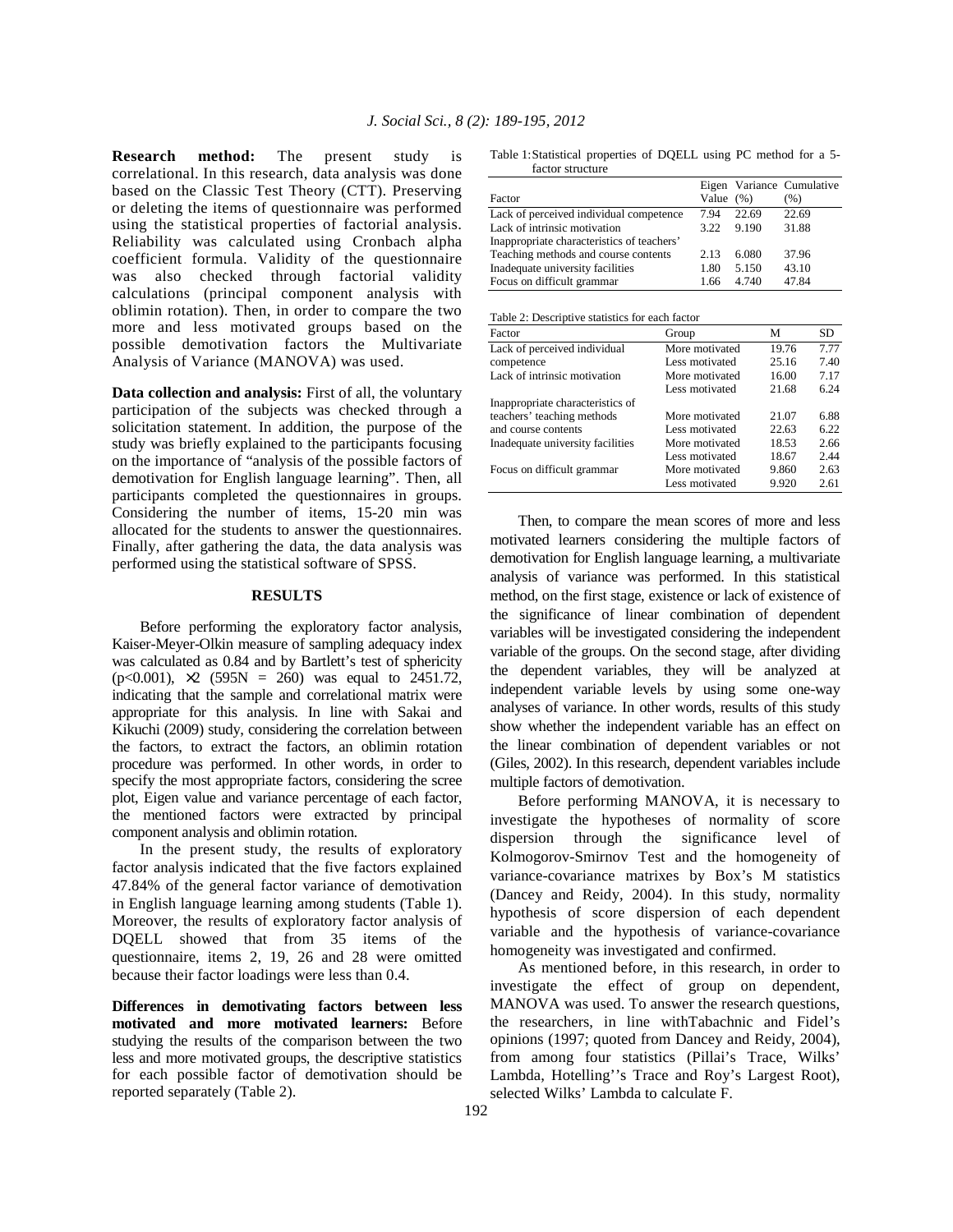Table 3: Summary of the one-way analysis of variance to show the s of each dependent variable in dividing the two

| significance of each dependent variable in dividing the two groups |                  |          |      |  |  |
|--------------------------------------------------------------------|------------------|----------|------|--|--|
| Factor group                                                       | F(df)            |          |      |  |  |
| Lack of perceived individual competence                            | 25.20(1)         | $0.000*$ | 0.12 |  |  |
| Lack of intrinsic motivation                                       | 32.90(1)         | $0.000*$ | 0.15 |  |  |
| Inappropriate characteristics of teachers'                         |                  |          |      |  |  |
| Teaching methods and course contents                               | $3.520(1)$ 0.062 |          | 0.02 |  |  |
| Inadequate university facilities                                   | 0.025(1)         | 0.875    | 0.00 |  |  |
| Focus on difficult grammar                                         | 0.002(1)         | 0.967    | 0.00 |  |  |
|                                                                    |                  |          |      |  |  |

 The results of Multivariate Analysis of Variance of general and specific schools of thought using Wilks' Lambda showed that there's a significant difference between the two groups considering the linear combination of dependent variables  $(F(5, 186)) =$ 8.45,  $p = 0.000$ ,  $\eta = 0.82$ ,  $\eta^2 = 0.19$ ). Regarding the significance of linear combination of dependent variables on variable levels of group, the report of post hoc one-way analysis of variance tests seems necessary in order to investigate the significance or insignificance of the share of each dependent variable. (Brace *et al*., 2006). As shown in Table 3, the analysis of each dependent variable using Benferroni adjusted alpha level (0.008) revealed that the factors "Lack of perceived individual competence"  $(F(1,190) = 25.20,$ p<0.000,  $\eta^2$  = 0.12) and "Lack of intrinsic motivation" (F(1,190) = 32.90, p<0.000,  $\eta^2 = 0.15$ ) had significant shares in dividing the two groups. However, "Inappropriate characteristics of teachers' teaching methods and course contents"  $(F(1,190)$  = 3.52,  $p = 0.062$ ,  $\eta^2 = 0.02$ ), "Inadequate university facilities" (F(1, 190) = 0.025, p = 0.875,  $\eta^2 = 0.000$ ) and "Focus on difficult grammar"  $(F(1, 190) = 0.002, p)$  $= 0.967$ ,  $\eta^2 = 0.000$ ) had generally insignificant roles.

#### **DISCUSSION**

 In this study, the first research question asked what the main demotivating factors for English language learning among Iranian students were. In line with Sakai and Kikuchi (2009) study, the result of principal component analysis with oblimin rotation showed that DQELL consisted of five factors: "Lack of perceived individual competence", "Lack of intrinsic motivation", "Inappropriate characteristics of teachers' teaching methods and course contents", "Inadequate university facilities" and "Focus on difficult grammar". In other words, in this study, in line with the findings of Dornyei (2001a) and Sakai and Kikuchi (2009), structural model of demotivation includes intrinsic-extrinsic factors. The findings of the present study, in line with the findings of Sakai and Kikuchi (2009) study supported the multidimensional nature of demotivation for English language learning construct among Iranian students by repeating the 5-factor structure of DQELL.

 In addition, the similarity between the findings of the present study and those of Sakai and Kikuchi (2009) study about the factorial structure of DQELL shows that the factors constituting the basic model of demotivation for English language learning, in Iranian and Japanese samples, follow the same model. In other words, the similarity between the results of the present study and Sakai and Kikuchi (2009), considering the structural dimension of DQELL, shows that the basic structure and causal-theoretical systems of demotivation for English language learning in Iranian and Japanese samples follow general principles.

 The second question of this study was: "Is there any significant difference between the two groups of more and less motivated students for English language learning?" In this research, in line with Sakai and Kikuchi (2009) findings, the results of multivariate analysis of variance showed that the two groups of more and less motivated students for English language learning were statistically different only in intrinsic factors of demotivation including Lack of Perceived Individual Competence and Lack of Intrinsic Motivation. In other words, in the present study, there was no significant difference between the two groups of more and less motivated students for English language learning considering the extrinsic factors of demotivation including Inappropriate Characteristics of Teachers' Teaching Methods and Course Contents, Inadequate University Facilities and Focus on Difficult Grammar.

 Although the intrinsic factors for demotivation including Lack of Perceived Individual Competence and Lack of Intrinsic Motivation were effective in dividing the two groups of more and less motivated students, comparison of the mean scores of demotivators in Table 2, shows that perceiving the importance of those factors in order to investigate the motivational status of learners in different groups follows the similar model.

 In the present research, a hypothesized explanation for clarifying the reason for the importance of intrinsic factors of demotivation compared to extrinsic factors in dividing the two groups of more and less motivated students is that perhaps in Iranian sample, considering English language learning, the feedback and judgment of important others like parents, teachers and friends about learners' operation focuses on the intrinsic characteristics of individuals. In other words, the attributive model of important others about the reasons of defeat and victory experiences of individuals in educational contexts constitutes the attributive contents of individuals for explanation of their operation. Therefore, stressing too much on the role of intrinsic factors in explaining and predicting individuals' experiences model in educational contexts causes the role of effective extrinsic factors to seem less important.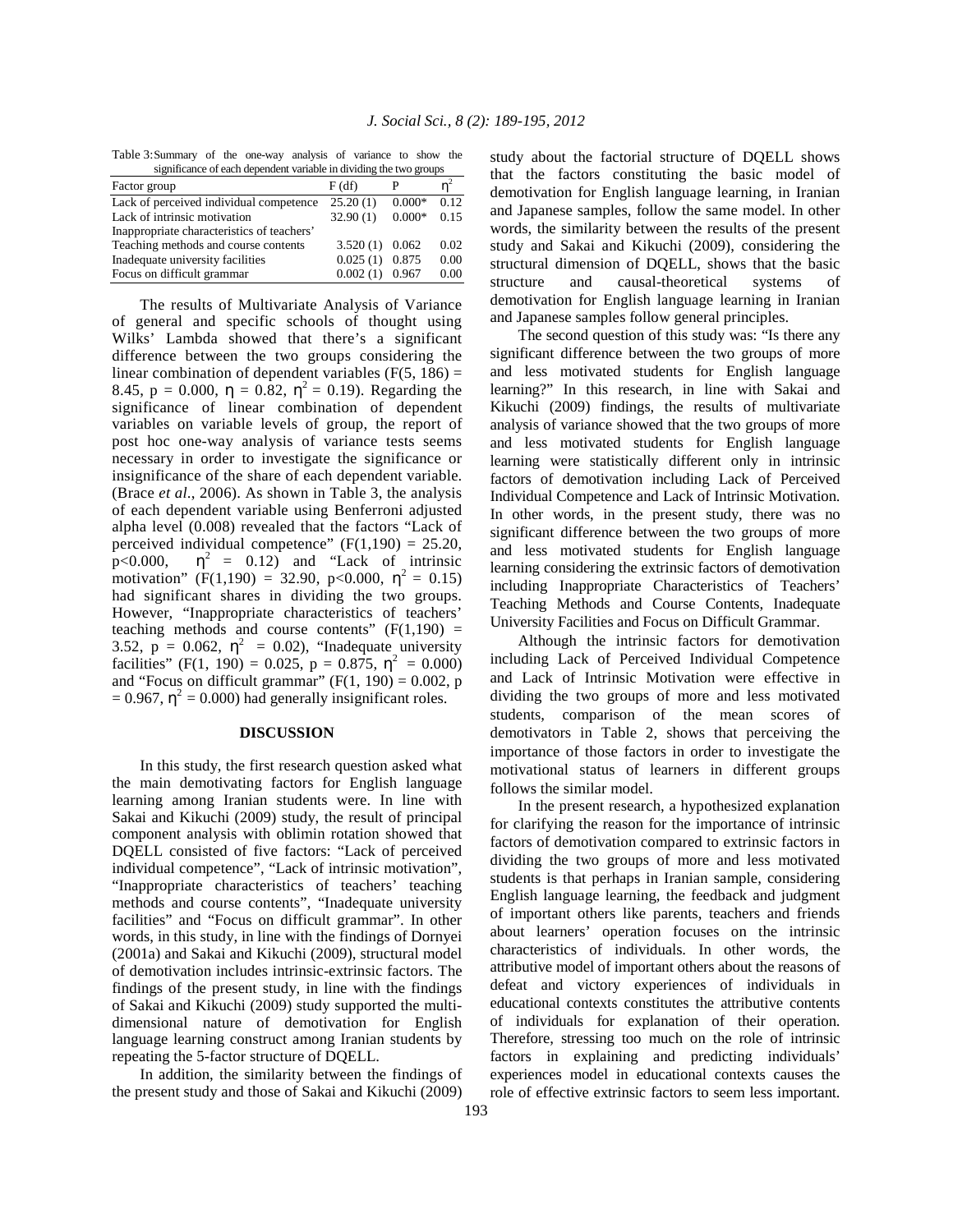The findings of the present study should be interpreted considering its limitations. It should be stated that some of the limitations of this study limits the generalization of its results. Some of these limitations are as follow. First, using self-report devices instead of studying the real behavior may encourage the participants to use methods based on social confirmation and avoiding notoriety related to Lack of Perceived Individual Competence. In other words, in order to confirm the self-report scales behavioral observance and the other clinical indices were not used. Second, to find the students' motivational status, they were asked to tick their motivation level on a multiplechoice item. Therefore, it is suggested that in the next studies in order to investigate the relation between the motivational status and possible factors of demotivation among learners, a more valid measuring device be used to estimate the motivation level of learners more carefully. Third, although the participants of this research include male and female students, studying the demotivation experiences model in two sexes was not considered by the researchers. Therefore it is suggested that the role of sex be considered in explaining the changeability of demotivation scores.

 Although the results of this study in line with Sakai and Kikuchi (2009) study is based on the factorial analysis of DQELL as a 35-item device for measuring the concept of demotivation, the efforts of the researchers of the present study for showing the effective factors on demotivation among Iranian students and comparing the model of these experiences among the more and less motivated students for English language learning play an important role in understanding the complexity of the demotivation factors for English language learning among students in different cultural contexts.

# **CONCLUSION**

 These findings suggest that internal forces cannot be ignored as demotivating factors when studying them among Iranian students

# **REFERENCES**

- Ayako, H., 2004. Student demotivation in the foreign language classroom. Takushoku Langu. Stud., 107: 119-136.
- Brace, N., R. Kemp and R. Snelgar, 2006. SPSS for Psychologists: A Guide to Data Analysis Using SPSS for WINDOWS (Versions 12 and 13). 3rd Edn., Routledge, ISBN-10: 0805860851, pp: 450.
- Christophel, D.M. and J. Gorham, 1995. A test‐retest analysis of student motivation, teacher immediacy and perceived sources of motivation and demotivation in college classes. Commu. Educ., 44: 292-306. DOI: 10.1080/03634529509379020
- Dancey, C. and J. Reidy, 2004. Statistics Without Maths for Psychology with Psychology Dictionary. 1st Edn., Pearson Education, ISBN-10: 0582895936.
- Dornyei, Z. and T. Murphey, 2003. Group Dynamics in the Language Classroom. 1st Edn., Cambridge University Press, Cambridge, ISBN-10: 0521529719, pp: 191.
- Dornyei, Z., 1994. Motivation and motivating in the foreign language classroom. Modern Langu. J., 78: 273-284. DOI: 10.1111/j.1540- 4781.1994.tb02042.x
- Dornyei, Z., 1998. Demotivation in foreign language learning. Seattle, WA.
- Dornyei, Z., 2001a. Teaching and Researching Motivation. 1st Edn., Longman, Harlow, ISBN-10: 0582382386, pp: 295.
- Dornyei, Z., 2001b. Motivational Strategies in the Language Clasroom. 9th Edn., Cambridge University Press, Cambridge, ISBN-10: 9780521793773, pp: 155.
- Ehrman, M.E. and Z. Dornyei, 1998. Interpersonal Dynamics in Second Language Education: The Visible and Invisible Classroom. 1st Edn., Sage Publications, Thousand Oaks, California, ISBN-10: 0761907211, pp: 329.
- Falout, J. and M. Maruyama, 2004. A comparative study of proficiency and learner demotivation. Langu. Teacher, 28: 3-3.
- Falout, J., J. Elwood and M. Hood, 2009. Demotivation: Affective states and learning outcomes. System, 37: 403-417. DOI: 10.1016/j.system.2009.03.004
- Giles, D.C., 2002. Advanced Research Methods in Psychology. 1st Edn., Routledge, ISBN-10: 0415227712, pp: 351.
- Gorham, J. and D.M. Christophel, 1992. Students' perceptions of teacher behaviors as motivating and demotivating factors in college classes. Commun. Q., 40: 239-252. DOI: 10.1080/01463379209369839
- Gorham, J. and D.M. Millette, 1997. A comparative analysis of teacher and student perceptions of sources of motivation and demotivation in college classes. Commun. Educ., 46: 245-261. DOI: 10.1080/03634529709379099
- Ikeno, O., 2003. Motivating and demotivating factors in foreign language learning: A preliminary investigation. Ehime University J. English Educ. Res., 2: 1-19.
- Kikuchi, K. and H. Sakai, 2009. Japanese learners' demotivation to study English: A survey study. JALT J., 31: 183-204.